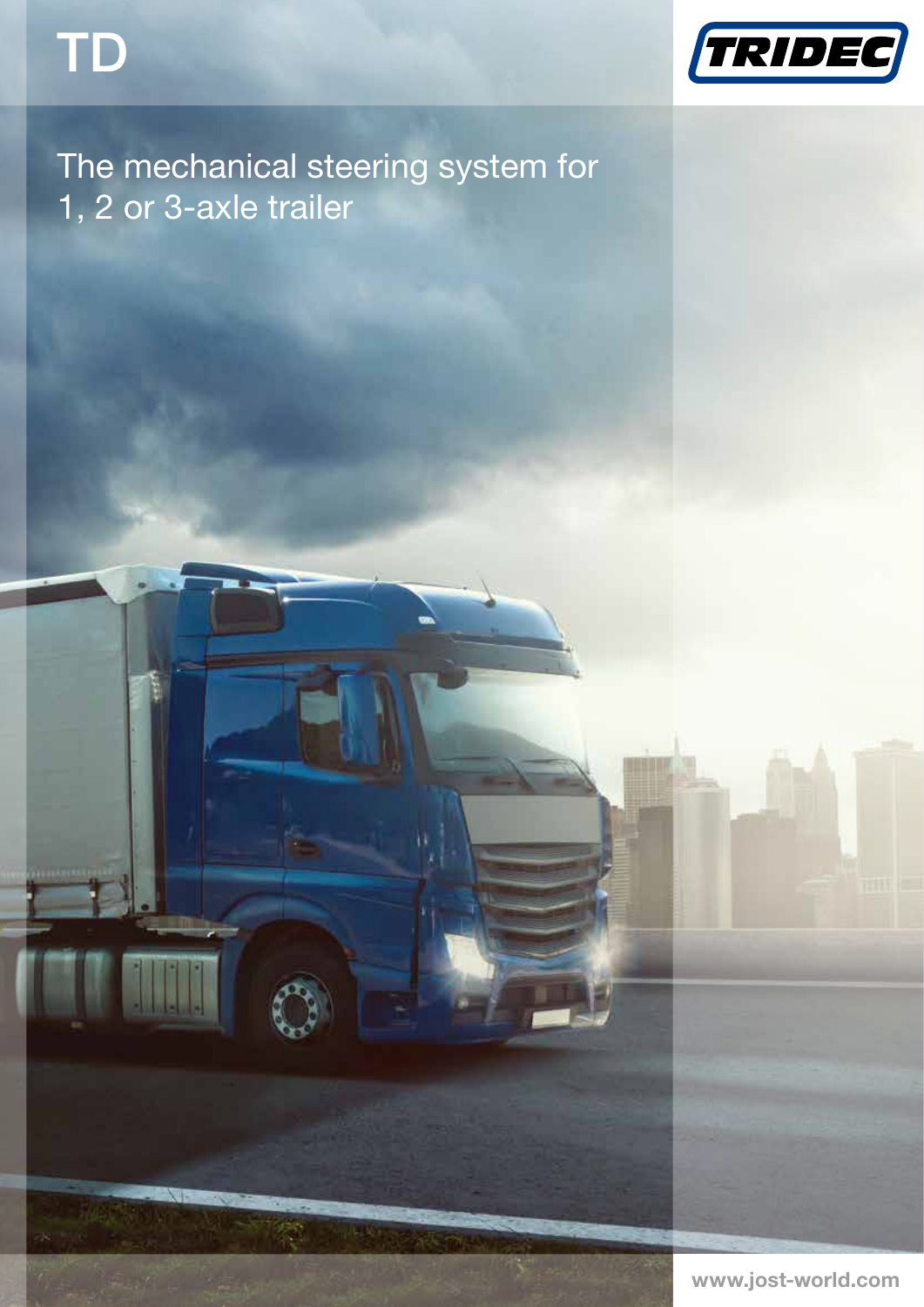

### Winning advantages

*The mechanical steering system for 1, 2 or 3-axle trailer for the use in distribution transport*



The TRIDEC TD steering system is a mechanical steering system used primarily in distribution transport. This system steers one axle of a one, two or three-axle trailer, but it can also steer two axles.

The TD steering system allows you to make more efficient use of your trailer. Through better manoeuvrability, the loading and unloading locations can be more easily serviced, inner cities are more accessible and roundabouts can be more easily driven.

The improved manoeuvrability of the vehicle results in better weight distribution of the load and results in even greater fuel savings. The time savings and reduction of the maintenance costs, fuel costs and tyre wear result in a lower cost price per kilometre (savings up to 30% possible). The TD steering system is the most often sold steering system due to its effective design, easy installation, lowprice and minimal maintenance requirements.

#### Increased accessibility

- Ideal manoeuvrability
- Highest stability
- Improved agility

#### Noticeable savings

Up to 30% cost reduction possible by saving on:

- Lower fuel consumption
- Less tyre wear
- Low maintenance
- Protection against vehicle and collateral damages
- Less journeys due to higher load capacity

#### Increased comfort

- Low ground level
- Increased loading height
- Improved safety
- Improved driver comfort
- **Reduction of road noise**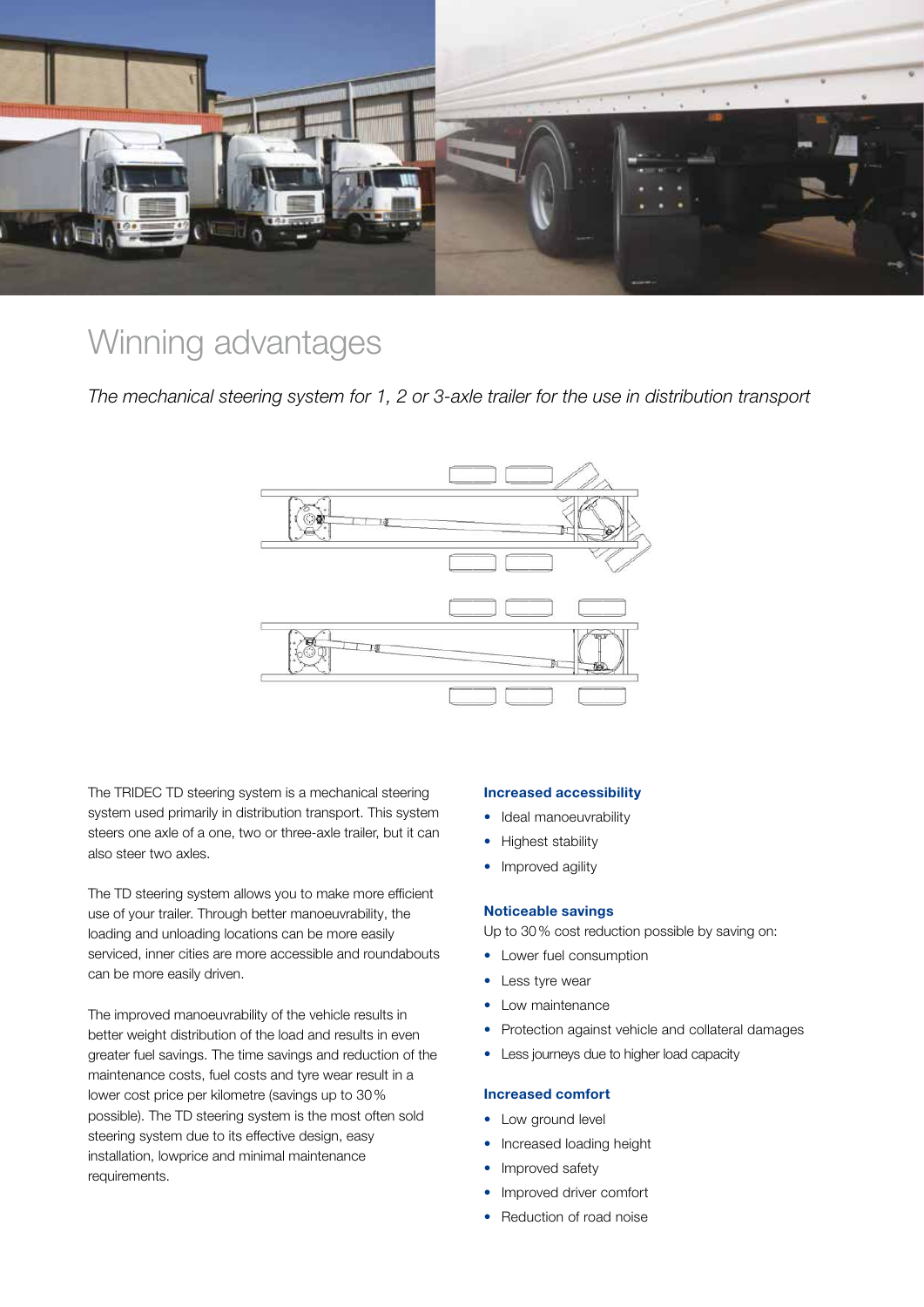

## Winning technology

#### Light weight, compact, versatile

Due to its unique construction, the TD system has an extremely low weight and the required installation height of the fifth wheel plate is limited to 95 mm, so a low loading platform and a large internal volume can be achieved.

The TRIDEC TD system has been developed to make it suitable for every semi-trailer, as long as there is room for the steering rod. The axle mounting frame is suitable for axles of various sizes from all the major manufacturers.



#### Splined bolt

Welding the thrust plates is no longer required due to the use of special TRIDEC screws for mounting the rim bearing on the chassis.

#### **Maintenance**

Maintenance of the TD system from TRIDEC is limited to lubricating the rim bearings several times, a visual inspection of the components and retightening the bolt connections. The rim bearings have a special sealing. All lubricating points are grouped together in an easily accessible location.

All TRIDEC products are custom-built, but we use standard components wherever possible so spare parts are always available.

*TRIDEC is an innovative company specialised in the development and manufacture of mechanical and hydraulic steering systems and axle suspension systems for all types of towed vehicles. TRIDEC has been part of JOST-World since 2008.*